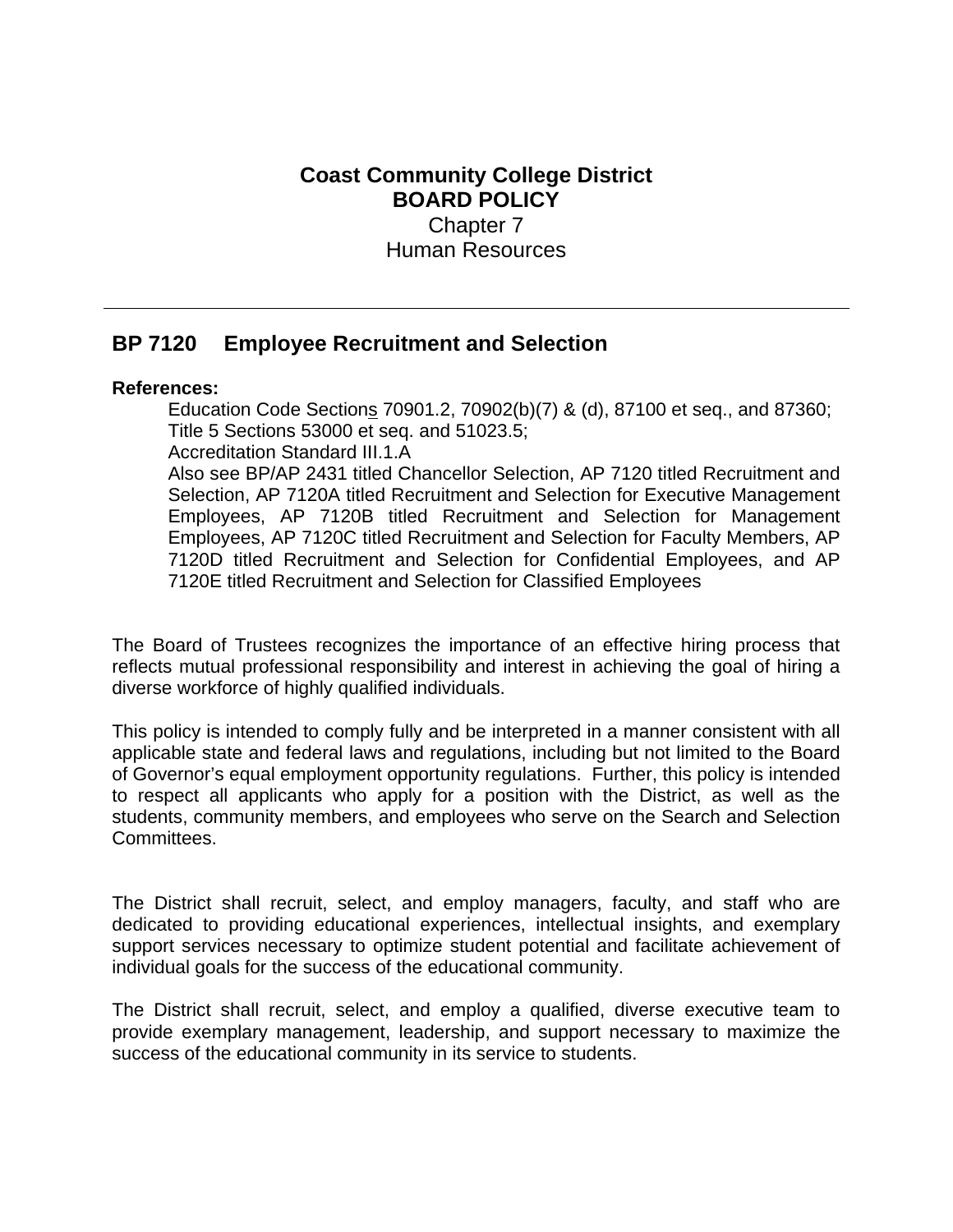The Chancellor shall develop administrative procedures for hiring that support diversity and the principles of equal opportunity employment.

Recruitment and selection of employees will be in strict compliance with the principles embodied in California and federal legislation concerning fair employment practices and civil rights, and shall be based solely on consideration of an applicant's qualifications for the intended assignments without prejudice toward applicant's race or ethnicity, gender, gender identity, gender expression, religion, age, national origin, sexual orientation, marital status, medical condition, pregnancy, physical or mental disability, military or veteran status, or genetic information, or because he/she is perceived to have one or more of the foregoing characteristics, or based on association with a person or group with one or more of these actual or perceived characteristics.

If an applicant's disability or religious practices precludes his/her ability to participate in all or part of the selection process, reasonable accommodations will be considered to enable him/her to participate.

 develop a process to fill positions. The Chancellor shall develop hiring procedures for The Board delegates authority to the Chancellor to identify staffing requirements and faculty, staff, and administrators that are consistent with Board policy, and are fair, cooperative, respectful and include sensitivity to and understanding of the diverse academic, socioeconomic, cultural, disability, and ethnic backgrounds of community college students.

The Board delegates authority to the Chancellor to establish for the recruitment and selection of employees including, but not limited to, the following:

- To ensure academic quality, procedures for hiring faculty shall be established, implemented, or modified through consultations with the Academic Senates, and after affording the Coast Federation of Educators (CFE) and Community College Association (CCA) an opportunity to participate in the decision making process. Academic employees shall possess the minimum qualifications or equivalency prescribed for their positions by the Board of Governors in Title 5.
- Procedures for hiring classified employees shall be established, implemented, or modified through consultations with the Classified Councils and after affording the Coast Federation of Classified Employees (CFCE) an opportunity to participate in the decision making process.
- Procedures for hiring confidential employees shall be established, implemented, or modified through consultations with the Association of Confidential Employees (ACE).
- Procedures for hiring management employees shall be established, implemented, or modified through consultations with the Coast District Management Association (CDMA).